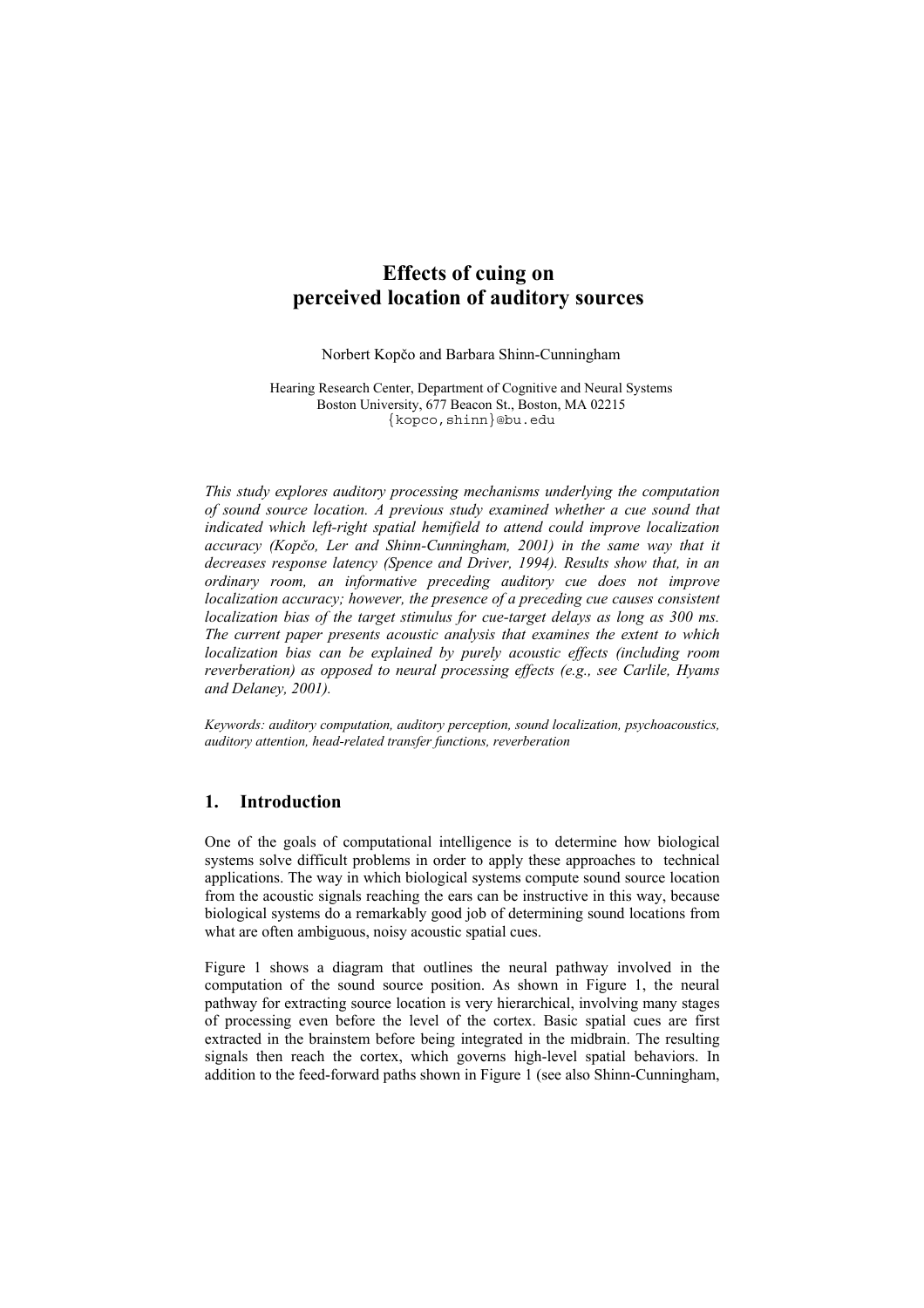

**Figure 1. Simplified, block diagram of the forward neural pathway for computing source position (left half of symmetrical model; taken from Shinn-Cunningham, 2001). Abbreviations of physiological nuclei implicated in spatial auditory processing: DCN - dorsal cochlear nucleus; AVCN anteroventral cochlear nucleus; MNTB - medial nucleus of the trapezoid body; LSO - lateral superior olive; MSO - medial superior olive; IC - inferior colliculus; SC - superior colliculus. Computations change over time (on many time scales) in order to maintain accurate spatial perception and include complex temporal dynamics, particularly at and above the level of the IC.**

2001), there are complex temporal interactions and feedback in the spatial auditory pathway (which are just beginning to be characterized and are not included in Figure 1) that appear to aid the system in computing robust estimates of sound source location in the face of noise and uncertainty.

The goal of the present paper is to examine the extent to which simple acoustic interactions, rather than neural processing mechanisms (particularly temporal interactions), explain behavioral data obtained in a previous experiment studying cued auditory localization in a reverberant room (Kopčo et al., 2001).

Kopčo and colleagues investigated whether automatic and strategic auditory attention (Spence and Driver, 1994) influence human sound localization. The study tested whether the presence of an informative cue activates automatic and/or strategic auditory attention and improves sound localization accuracy (especially given that it reduces reaction times; Spence and Driver, 1994; and increases sensitivity in detection tasks; Sach, Hill and Bailey, 2000). Listeners indicated the azimuth angle of a target sound in the presence of a preceding cue stimulus that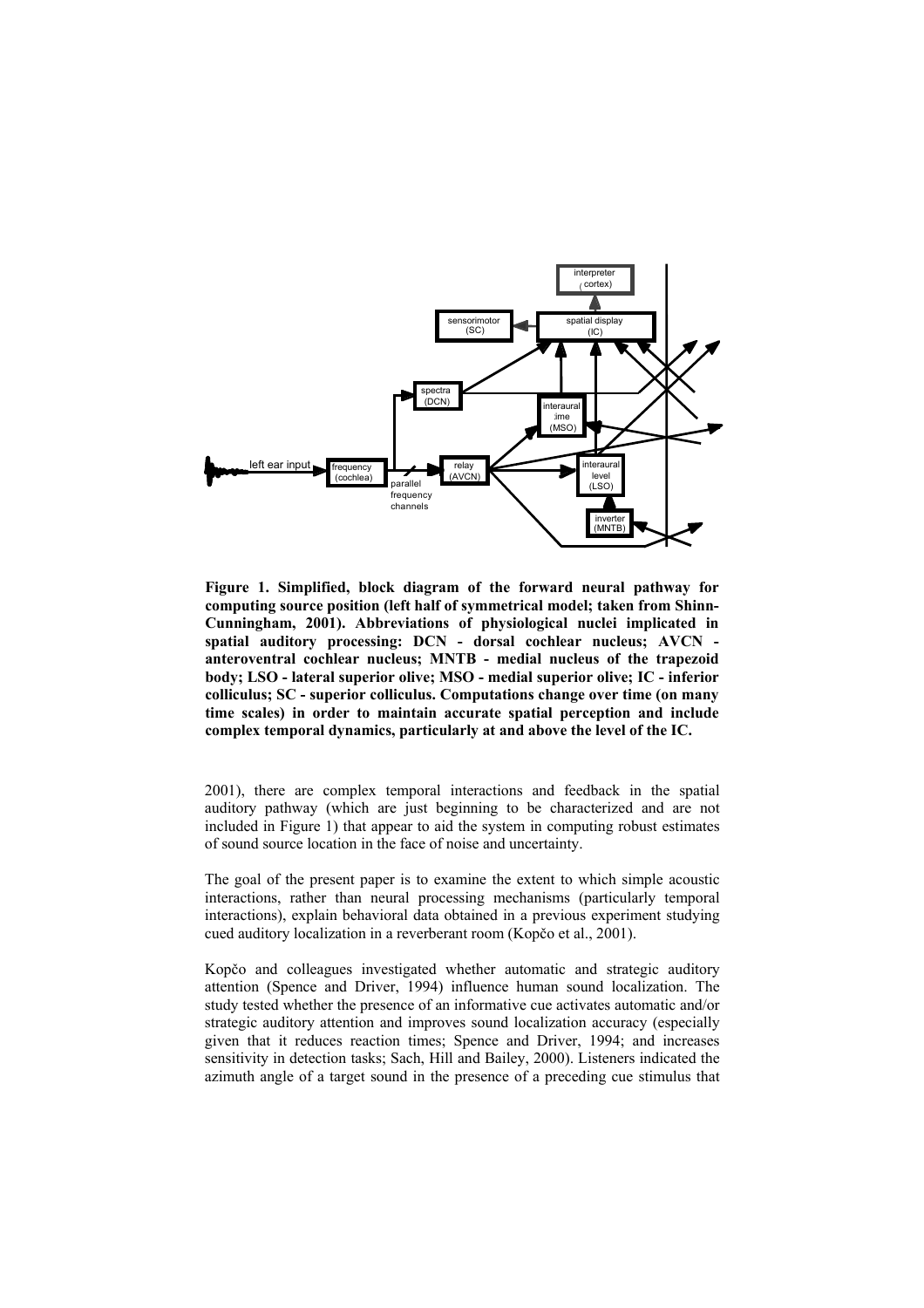**Figure 2. Experimental setup from Kopčo et al. (2001). In every trial, a cue sound from either +90° or -90° azimuth preceded a target sound positioned between +75° and -75°. Four experimental conditions were explored, varying the percentage of trials in which the cue correctly indicated the target hemifield (0, 50, 75, or 100%). The experiment was conducted with the listener located in the center of a quiet room (5 m x**  $9 \text{ m}, T_{60} = 650 \text{ ms}.$ 



provided different amounts of information about the target location from block to block (see Figure 2). Results, which are summarized in Figure 3, show that the preceding cue generally degraded localization accuracy, independent of the amount of information provided by the cue, even when the stimulus onset asynchrony (SOA) between the cue and the target stimulus was 300 ms.

There are two possible explanations for the observed localization bias due to the preceding cue. First, in a reverberant room, acoustical interactions between the cue and the target stimuli could cause systematic distortions of the acoustic spatial cues due to the target stimulus (such as interaural temporal differences or ITDs between the left and right ears). Such physical effects represent cue-target interactions that are external to the listener (i.e., that arise before the processing shown in Figure 1). Alternatively, the preceding cue may influence the internal, neural processing of the subsequent target (Figure 1). Such neural interactions could come about through temporal dynamics in the midbrain, or at higher stages of processing such as the cortex. The present study analyzes whether simple acoustic interactions can explain the effects of a preceding cue on localization of a target in order to rule out simple, parsimonious explanations for the observed behavior.

## **2. Methods**

Acoustical interactions of the cue and target are investigated by examining the total signals reaching the ears of the listener for spatial configurations like those used in the behavioral study. This analysis focuses on how the energy due to the preceding cue source distorts the ITD in the onset of the target sound, which is assumed to be the dominant acoustical cue for horizontal auditory localization (Middlebrooks and Green, 1991). In order to simulate the total stimuli received at the ears of the listeners, the signals that would reach the listener from cue and target stimuli at appropriate locations are simulated using reverberant head-related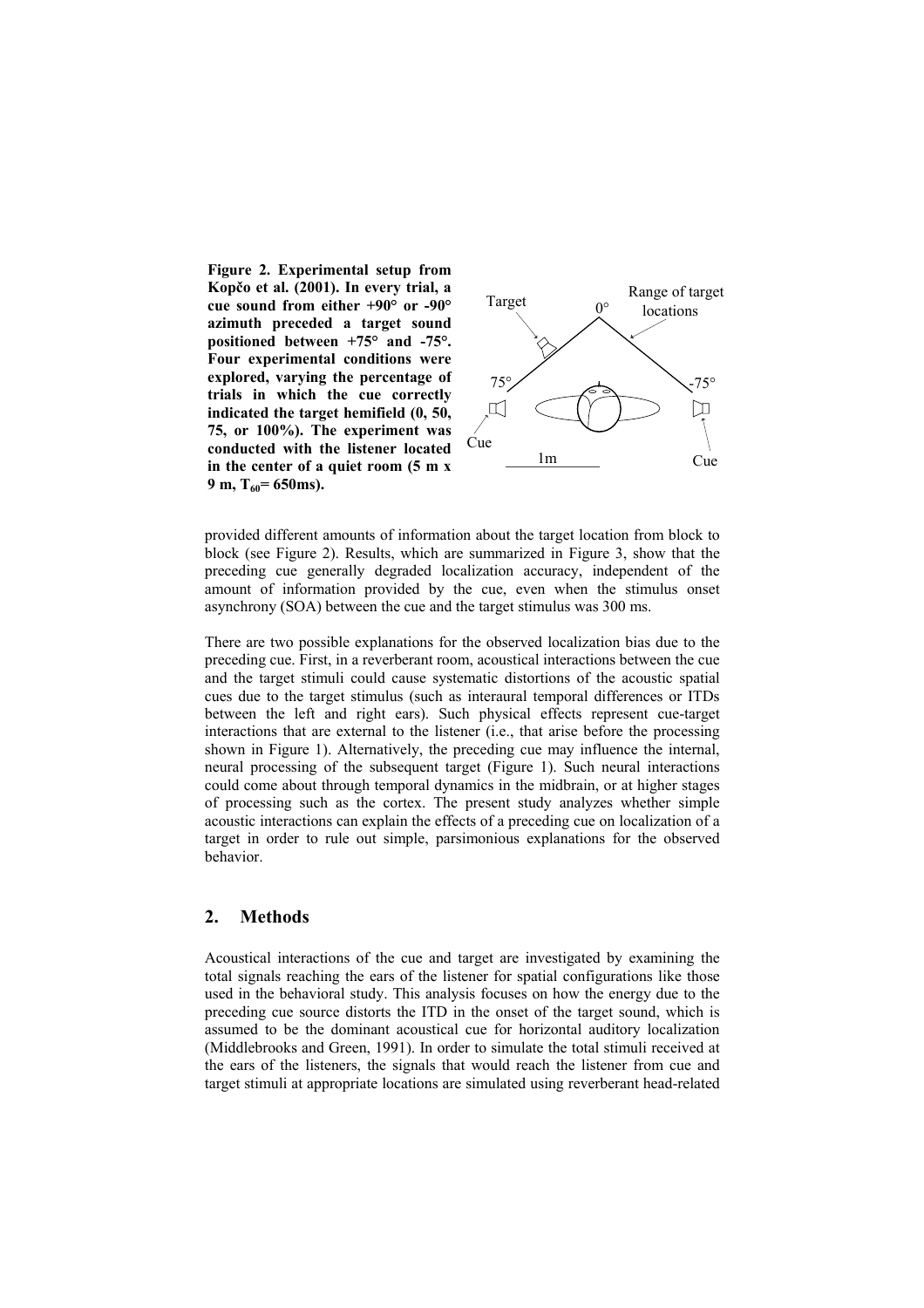

**Figure 3. Effect of the cue on perceived target azimuth (from Kopčo et al., 2001). Each panel plots the mean and standard deviation in results for three individual subjects as well as an across-subject average. a) Localization bias (mean signed localization error) of the target in the presence of a cue. b) Localization bias of the target in isolation. c) Effect of cue on localization bias (difference in bias for cued and uncued conditions).**

transfer functions (HRTFs) measured in the room used in the study. Such HRTFs, which can be used to generate the total signal reaching the ears of the listener for an arbitrary source at a particular location in the room (e.g., see Shinn-Cunningham, Desloge and Kopčo, 2001), embody the acoustical interaction of the sound with the room and with the listener's body and pinna.

The HRTFs used in this study were measured on a Knowles Electronic Manikin for Acoustic Research (KEMAR) positioned in the same room as in the behavioral study. A 20-ms-noise-burst cue from +90° was simulated 50 ms before a 2-msclick target stimulus from  $+75^\circ$ . This particular condition was chosen for analysis because the acoustic effects of the cue should be greatest for this condition compared to the others used in the behavioral study. In particular, for this condition, the cue and the target stimulus are in closer spatial and temporal proximity than in other conditions and the cue energy is relatively large compared to the target stimulus. If acoustic interactions are too small to explain localization bias for this configuration, they will be too small to explain bias in other configurations, suggesting that the preceding cue influences how subsequent signals are processed in the spatial auditory pathway.

Left and right ear stimuli were bandpass filtered between 0.2 and 2 kHz and windowed through a 20-ms-wide Hanning window. The resulting 20-ms-long signal snippets were then cross-correlated to show how ITD varied during the course of the total cue-target stimulus. In order to get a better picture of how the ITD due to the target is affected by the presence of the cue, ITDs were examined in detail at the onset of the target. In this analysis, interaural phase differences (IPDs) between the left and right ear signals were computed as a function of frequency in a 40-ms-long time slice containing the end of the cue stimulus and the onset of the target stimulus. This computation was also performed for the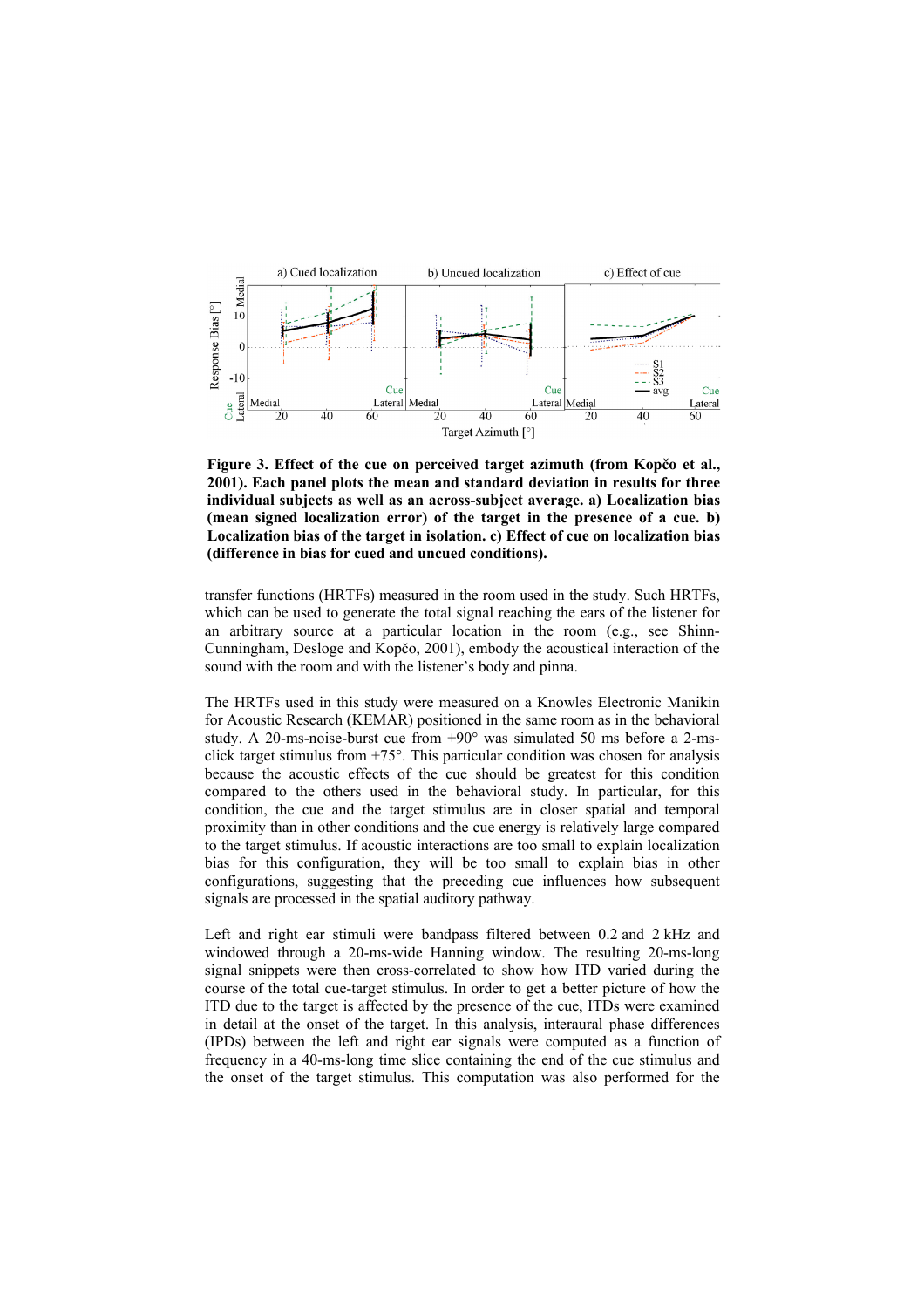

**Figure 4. Signals received at the ears of the listener for a click-target at 75° and a noise-burst cue at 90° (50 ms later). a) The acoustic pressure signal received at the right ear. b) The acoustic pressure signal received at the left ear. c) The running, broadband cross-correlation of the left and right ear signals.**

target signal in isolation. In both cases, the raw IPDs were calculated by dividing the left and right ear phase spectra; these IPDs were then converted into the corresponding ITD by dividing by frequency.

### **3. Results**

Figure 4 shows both the left and right ear pressure waveforms at the ears (panels 4a and 4b, respectively) and the running cross-correlation of the left- and right-ear signals (panel 4c). In Figure 4c, the cross-correlation energy is plotted in grayscale; the black elongated region on the left corresponds to ITD in the cue and the second energy peak at approximately 70 ms corresponds primarily to the ITD in the target stimulus. These two cross-correlation peaks are clearly separated, despite the fact that the reverberant energy due to the cue is still relatively strong at the onset of the target stimulus (e.g., see panels 4a and 4b). The peak in the cross-correlation function corresponding to the target stimulus occurs at a slightly smaller ITD than that of the cue (lower value of  $\tau$  along the vertical dimension),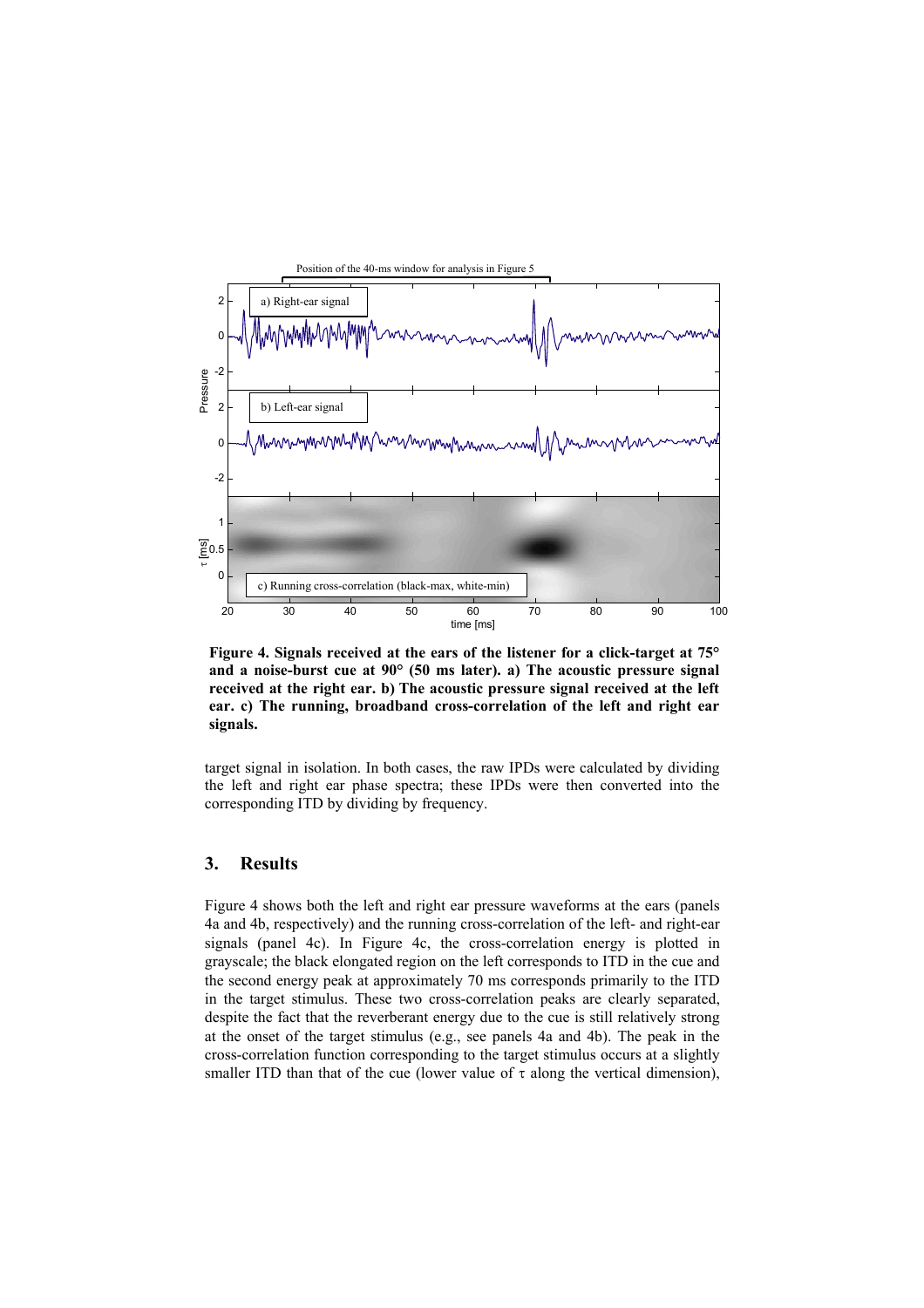

**Figure 5. Effect of the cue on the ITD between left and right ear signals as a function of frequency in a 40-ms window centered on the onset of the target stimulus.**

corresponding to the smaller ITD associated with target stimulus at 75˚ compared to the cue at 90°. In addition, the cross-correlation peak corresponding to the target stimulus is broader in the vertical dimension, due to the relatively short duration of the target stimulus compared to the width of the window used in the cross-correlation.

Figure 5 compares the ITD at the onset of the target in the cued and uncued conditions, where the interaction between the cue and the target stimulus should be greatest. The main effect of the cue shown in Figure 5 is an increase frequencyto-frequency variability in the ITD. However, this variation is also large for the uncued stimulus. More importantly, the ITD computed for the cued condition is not systematically biased towards 0, a result which could have explained the observed localization bias.

The results of the analysis shown in Figures 4 and 5 suggest that simple acoustic interactions of the cue and target stimuli cannot explain changes in the perceived target location due to the cue.

### **4. Conclusions and discussion**

Given that 1) the information value of the cue has no effect on behavior, and 2) the localization bias due to the cue increases with the spatial proximity of the cue